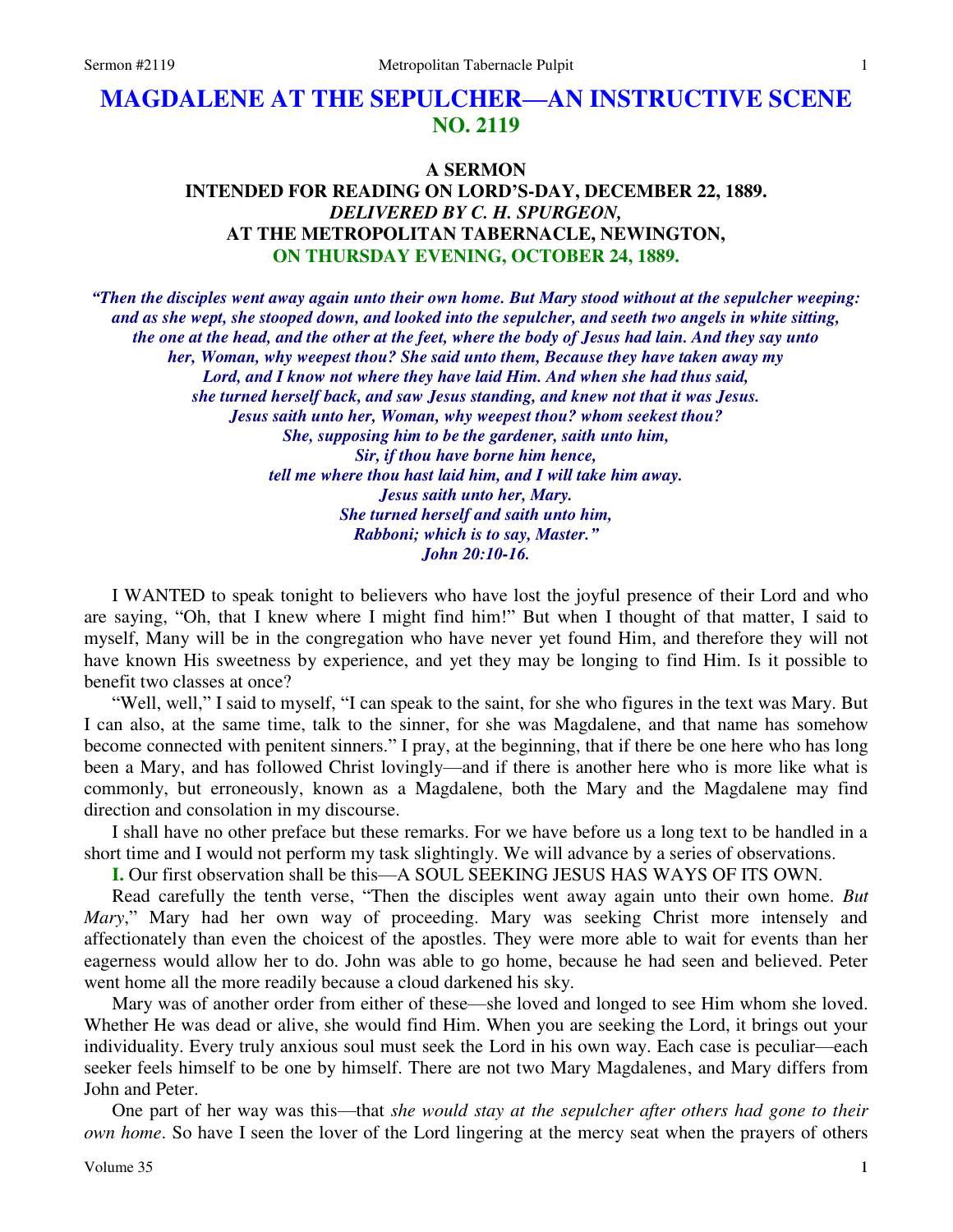were ended, and remaining in the use of the means of grace when others had enjoyed a full sufficiency of them. The meeting is very early in the morning, but Mary must be there. And if the meeting be at a distance, she trudges over the miles. One saint is noted for Bible reading and nothing will attract her from it. Another abounds in private prayer and is mighty on her knees. Another feels bound to go where Christ Jesus is earnestly talked about, and therefore he spends many an hour with the Lord's people.

Perhaps Peter and John had other necessary business to attend to and their duty called them away from the tomb, but Mary stood there still, hoping to hear something about her Lord, and at least, to know where they had laid His body. It is a blessed thing when the heart becomes so resolved to find Christ that it cannot be happy without Him, cannot even live without Him. When you are resolved to wait at the posts of wisdom's doors until the Incarnate Wisdom appears to you, you will not have to wait long.

Mary had ways of her own beside, for she stood there "weeping." I do not read that, upon this occasion, either Peter or John shed a single tear. They may have done so, but the Holy Spirit has not recorded the fact. Yet He has recorded it of this earnest seeker that she, "stood without at the sepulcher weeping." She wept as if her heart would break. Where was her Lord? What had they done with that sacred body? She had seen it wrapped in spices and fine linen, and laid in the tomb of Joseph—where was it now?

The tomb was evidently quite empty of all but the burial garments—where was the body? What new indignities had the cruel ones put upon it? That dear mangled body—to what malicious treatment was it now exposed? She stood, in deep emotion, sorrowing as love alone can sorrow when its beloved object is in peril.

It is a great thing, dear soul, when you cannot find Christ, to weep your eyes out till you can. When you cannot live without Him for very heartbreak, when all the joy of life is gone, when existence becomes only another name for grieving after an absent love—and that love the Lord Jesus. Then you are not far off from the happy hour of finding Him. Tears may be as the dew of the morning, the sure prophets of the rising sun. At any rate, many search for Jesus with tears in their eyes.

Mary did something more, which was according to her own mode of action—"she stooped down and looked into the sepulcher." They that would find Christ must stoop to look for Him. They must not merely wait for Him, but look for Him on their knees.

I have known some people pretend to wait for the Lord and they have kept up the pretense to their soul's ruin! They never looked to Him by faith. I have known some weep much, but they would not open their eyes to look to Jesus and be saved. True seekers look for Jesus in the Scriptures. They search for Him in the hearing of the Word. They cry after Him in their private room. This is well. If you would be saved, seek Jesus, and He will find you. Cry evermore, "Oh, that I knew where I might find Him! I would come even to His seat."

No heart has ever earnestly looked after Jesus but what before long He has been seen. If there is this waiting, this weeping, this stooping, this looking—there will be an appearing in mercy and a recognition in joy. Mary, who looks for Jesus, shall see Him.

Note this peculiarity—that *she looked in the wrong place*. She looked into the sepulcher for the living and risen Jesus. Earnest, true-hearted, zealous, was Mary, but she labored under a mistake. Well might the angels say, "Why seek ye the living among the dead? He is not here, but is risen." Thus have I known true penitents seek the Lord where He cannot be found. They have expected to undergo a sort of inward purgatory, and they have sought for Jesus in their own feelings. He is not there. They have imagined that they must be carried away with despair before they might lay hold upon the Savior. Yet the Lord is not in the wind of feeling, nor in the fire of despair—His presence is known by His still small voice.

They have not looked with a simple, childlike trust to Jesus. But they have gone about to this, and that, and to other thing, and all in vain. They have sought for Jesus among forms, and ceremonies, but in vain. Possibly they have gone to human priests, or sages—these are as dead as the tombs. Priest-craft and philosophy are no places for the living Christ to be found in.

2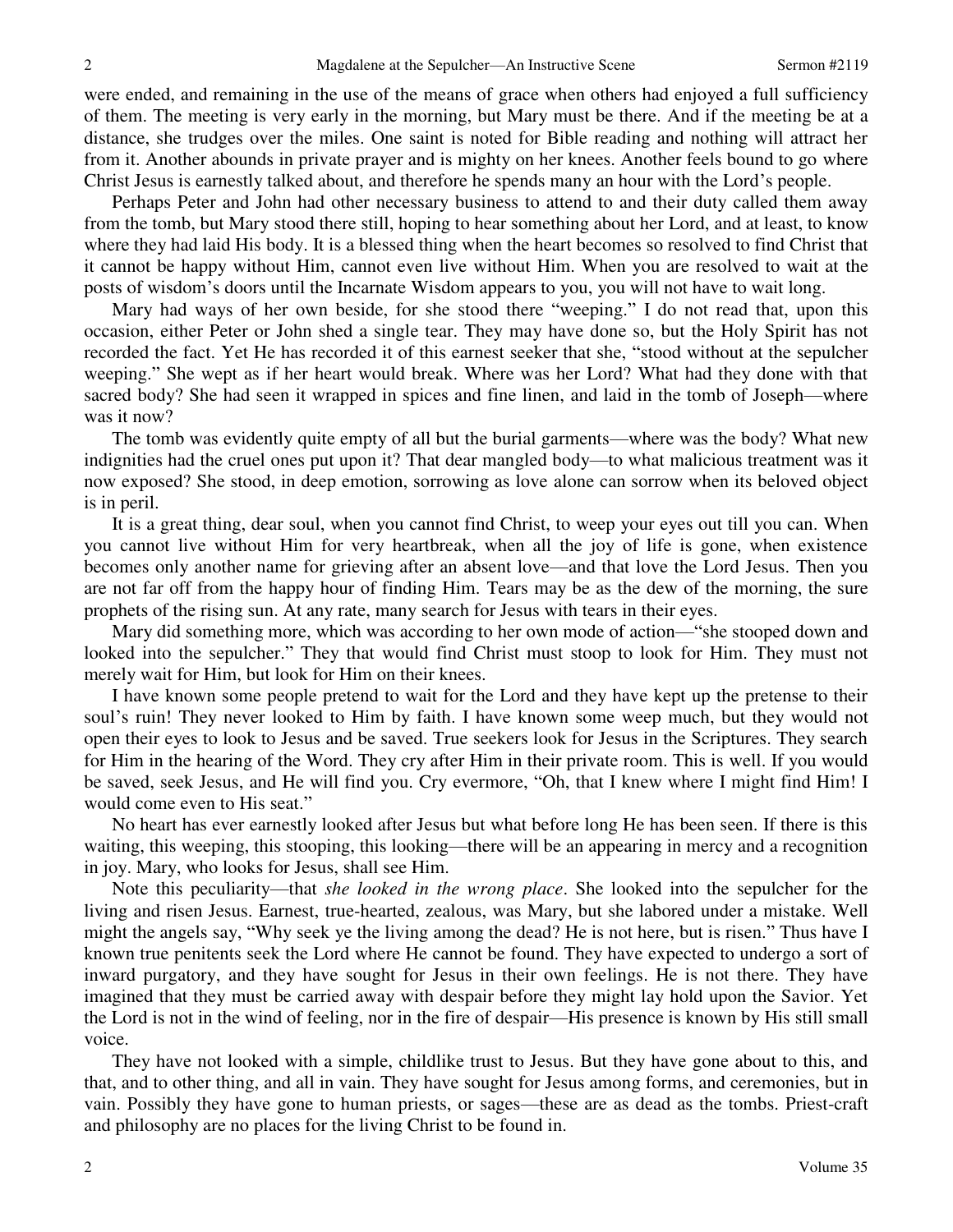Yet I am glad that Mary looked into the tomb. For though she looked in the wrong place, it was a good thing to be looking for Jesus after any fashion. Better blunder in seeking Christ than be so wise as to go away from Him. I mean, better to be a sincere, but foolish, seeker after Jesus, and fall into a

hundred errors of doctrine, than to be highly cultured and all the while to be looking to self, or to the world and forgetting the Lord Jesus. Poor seekers! You are in trouble, I see it by your tears. There is hope for you, for you have eyes and are looking out for something better than you can find in yourselves, or in your fellow men.

I am sure of you, for you will not run away to your home. You stay near the place where Jesus was last seen. You are not rolling-stones, but you abide in earnest hearing, in apostolic doctrine, and in prayers. Your constancy and your eagerness are cheering signs that grace is beginning its work in your hearts. Comfort is on the way to you, I can see the light of it reflected in those tears which glisten in your eyes. God grant that we may not be disappointed in you, for His name's sake!

**II.** But now, going a little further on, I would observe, secondly, that A SOUL SEEKING JESUS MAKES SMALL ACCOUNT OF ANYTHING ELSE.

Mary, when she looked down, saw the angels sitting, the one at the head, and the other at the feet, where the body of Jesus had lain. At any other time, if Mary Magdalene had seen two angels, she would have been astounded, so as to lose her balance, through reverent fear. A vision of angels to a holy woman—there is something overpowering in it. A vision of angels, even to the ungodly soldiers that watched the grave of Christ, had made them faint and become as dead men.

But if you read the passage attentively, you will see that Mary talked to these angels as if they had been good men whom she had met before. She was not abashed by them. When they say to her, "Woman, why weepest thou?" she answers them, very plainly, "Because they have taken away my Lord, and I know not where they have laid him." She is not frightened at spirits and angels.

*Neither is a soul that is in earnest after Christ to be put away from its search by any sort of diversion.* The true inquirer would ask of angels, or of the most eminent saints, concerning the Lord Jesus. It will be only too glad to ask of anybody, or to answer a question from anybody, if it may thus hope to find Jesus.

Did you ever note the all-subduing power of a great desire? When God makes the heart tender and sets it longing after Jesus, it forgets its own feebleness and ceases to be alarmed by that which once distressed it. A longing soul would break through angels and through devils, through heaven and through earth to reach Jesus. We must have Him. We must behold the Well-beloved. Our soul is all on fire for Him, it cannot be restrained, it will burn its way to Him as the flame makes its way across the prairie. We want Jesus and we will not be content with anything short of Him.

Notice, too, as confirmatory of what I have said, that *when a soul is seeking Christ, nothing but Christ's own Word will satisfy it*. This holy woman was not content with what the angels said. Though they said to her, "Woman, why weepest thou?" those shining ones do not appear to have comforted her at all. She went on weeping. She told them why she wept, but she did not, therefore, cease her tears. And believe me, if the angels of heaven cannot content a heart which is seeking after Jesus, you may depend upon it that the angels of the churches cannot do so. We may preach as best we can, but the words of man will never satisfy the cravings of the heart.

The seeker needs Jesus—Jesus only—Jesus certainly. You read the best of books and heard the most faithful of testimonies when you were seeking, and yet you came away and cried, "Alas! I have not found Him. I have not found Him, and I cannot be content till I do so!" Beloved, never sit down short of Christ, for short of Christ is short of salvation. Whatever you hear, never be content with hearing—long to find Him of whom you hear.

However sweetly the story is told, the mere hearing of the truth must never be enough for you. You want for your salvation a personal Christ, to be heard by your own heart, and received by your own faith, and I entreat you, never rest until this is your happy possession. Find HIM—Him whom your soul loves—Him in whom alone your soul may trust. Let not voices from heaven, if you could hear them,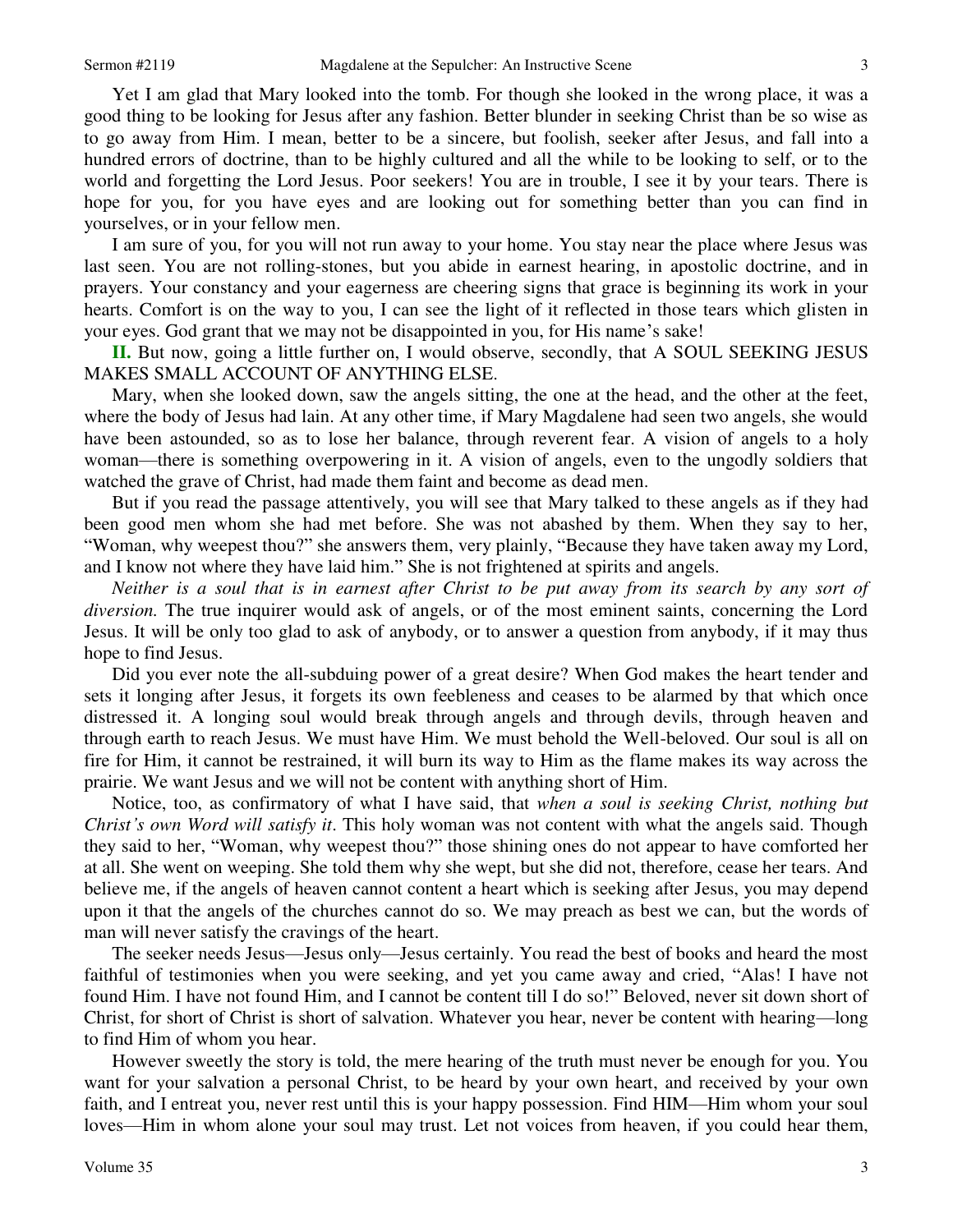much less the voices of godly men and women on earth, ever content you, apart from the Lord Jesus Christ, who is all in all.

Furthermore, a soul *seeking Jesus is glad to confess Him*. It was awe-inspiring to behold angels arrayed in white. It was a rare boon for the Magdalene to gaze upon, those shining ones sitting in solemn state at the head and the foot of the spot where Jesus had once laid! But it did not so overpower Mary as to prevent her open acknowledgment of her Lord. When she spoke to Peter and John, in the second verse, she said, "They have taken away *the* Lord out of the sepulcher." But when she addressed the angels, she said, "They have taken away *my* Lord, and I know not where they have laid him."

It might not be necessary to say, "*my* Lord" to the two apostles, who knew exactly what she was, but she had not seen those angels before, and she would not let them go without their knowing that Jesus was her Lord, her very own, and so she puts it, "They have taken away *my* Lord."

I like that amazingly. Are you a seeking saint? Whether you see Him or do not see Him, He is still yours, and you must hold to it that He is still your own. "My beloved is mine and I am his." And if I do not just now behold the smile of His face, yet He is my Lord. I have given myself up to Him, and if He does not own me as His servant, I will still claim Him as my Master.

Come what may, if I walk in darkness, I will cleave to Him the more closely, for I will not wander from Him. Whither should I go? If all heaven does not shine upon me, I shall still look up that way. I have fallen into a fog and can scarcely see my way beyond my hand, but yet I am my Lord's for all that, and I am not ashamed to declare it. "Though he slay me, yet will I trust in him." His I am and Him I serve. My ear has been bored to the doorpost, and I am His happy bondman forever. Come death, come life, come darkness of soul, or joy of spirit, whatever happens, I am my Lord's. Such holy constancy will be rewarded.

In the true seeker, the one cry of the soul is Christ, none but Christ, Christ alone. Mary looks beyond all others. Angels may come and angels may go—but she neither seeks nor fears them. She blushes not to confess her Lord before the white-robed spirits, but she seeks *Him* and must find *Him*. O child of God, keep you to the one object of your search! O sinner, when once you feel your need of Jesus, bend all your desires towards Him and seek Him alone! If all your search is after Jesus, you shall find Him. Let not a heaven of angels suffice to take you off from searching for your Lord and His salvation.

O child of God, when you have lost the light of your Lord's face, feel that you must have it back again, or die in the dark, and when you thus feel, He will return to you. He never set a soul longing for Himself, and Himself only, without gratifying the longing which He had created. Hunger and thirst after the Lord Jesus are blessed, for He who created them will satisfy them. Oh, that the Lord would cause us to faint and pine after Himself more and more, and then visit us with that which is our soul's only fullness, namely, His precious, priceless self!

**III.** Thus have we handled the second point sufficiently. Let us now make a third observation—A SOUL SEEKING JESUS MAY HAVE HIM VERY NEAR, AND NOT KNOW IT.

Read, "When she had thus said, she turned herself back, and saw Jesus standing, and knew not that it was Jesus." He was behind her while she stood looking into the sepulcher, and though she did not perceive it, *His Presence operated upon her*. She had been speaking to the angels and answering their question, and suddenly she was conscious that someone was standing just behind her. How came she thus to feel? Some think that, as Mark describes the angels as standing up, the Lord had, at that moment, come behind Mary and the holy angels, perceiving their Lord, rose up to do Him honor.

They had been sitting in contemplation at the place of His sepulcher, but as soon as they caught sight of their Lord, they stood up, as if to do His bidding. From their movements Mary concluded that someone was passing behind her. It may have been so, for assuredly the angelic guards would have paid Him instant reverence. But on the other hand, *rising* is scarcely so much a method of saluting a superior in the East as it is in the West. Let us suggest something else.

You have been sitting at your table, writing, and a friend has come behind you with noiseless tread, but yet all of a sudden you have been aware of a presence. Before you had heard or seen, you were

4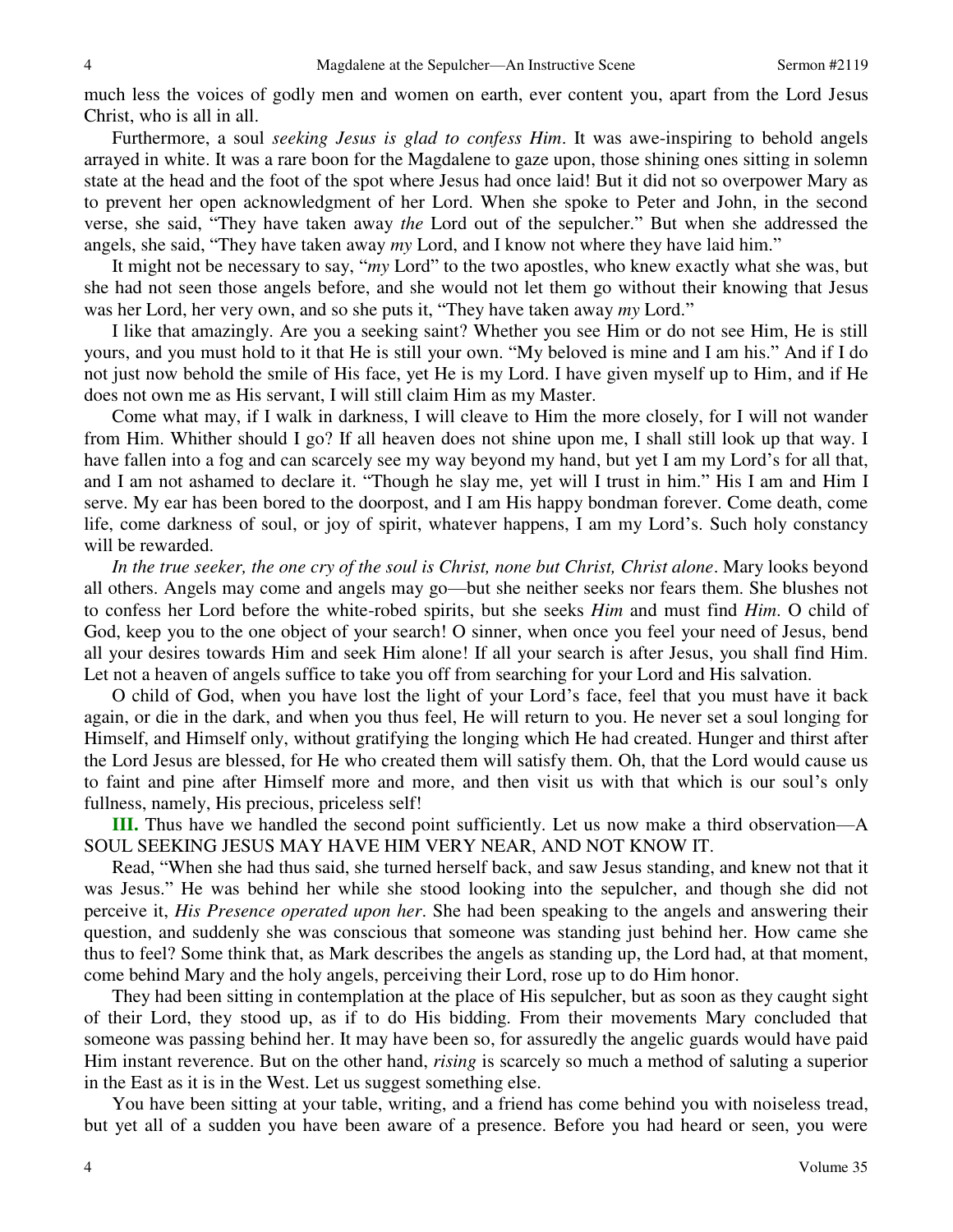impressed—what if I say overshadowed? Was it not so with Mary Magdalene and the Savior? I am not superstitious if I assert that something very similar happens to me when Jesus is near. Many a believer will tell you that he has at times, when he has been in prayer, or hearing the Word, or meditating, felt as if he could be sure that the Lord stood near him.

There could, of course, be no palpable impression upon the flesh. For now, after the flesh, we know Him no more, but yet His presence has impressed our souls. There are influences of mind on mind which are beyond the recognition of science. The great spirit of our Lord has means of making itself spiritually known to our spirits—means which flesh and blood know nothing of, and which lips could not describe. I have discerned the special presence of my Lord with me by a consciousness as sure as that by which I know that I live. Jesus has been as real to me, at my side in this pulpit, as though I had beheld Him with my eyes.

I appeal to the experience of many of you. Have you not been moved by a mysterious influence which has overawed, inspired, and impressed you beyond description? A divine, majestic, delightful, and hallowing presence has been near you, and you have turned to look at a something which was so distinct that you would not have been surprised had it been visible to you. Mary did not discover at first that it was the Lord, but she felt His powerful influence, and then, "she turned herself back and saw Jesus."

The next thing to be noted was that she saw Jesus standing. The word is better rendered "beholdeth," as in the Revised Version. It does not merely mean that she saw Him, but *His presence fixed her gaze*. She steadily observed Him. She could not take her eyes off Him. She beheld Him intently. For she seemed to say, "I must have seen that face before. Can it be He? It is wonderfully like, but the thought cannot be entertained." But she stood, and beheld Jesus with steadfast gaze.

Thus would we hold our meditations fixed upon His person. This may be so, and yet we may not know that the Lord is with us, though we are conscious of more than human company. In the case of a seeking sinner, Jesus has really come to him and has been comforting him, and yet he did not know that it was Jesus, but dreamed that He was far away. His soul felt so tender, so melted, so ready to yield, so near to God, that he was sure some holy power was ruling him. But he knew not that it was Jesus.

Occasionally, you and I have known such secret touches of heart and conscience, with bright hope and burning love, that we have wondered at ourselves, and yet we have not dared to believe that it was the Lord Himself who was thus at work upon us. And yet it was even so. We were looking for Jesus by His own light. Our hearts burned, and yet we did not perceive whence came the fire. Jesus may be very near, and yet we may fear that He has gone from us in anger.

What was it, do you think, that prevented her seeing and knowing her Lord? Shall we say that *her unbelief and sorrow dimmed her eyes*? Was it that, like the disciples on the road to Emmaus, her eyes were holden? Very possibly. Was it her tears that blinded her to the divine vision? Not so likely, for tears full often cleanse the spiritual vision. Weeping for an absent Christ has often made us quit a sin which aforetime had prevented fellowship with Jesus. What was it, then? I think it was that the sight was not what she expected. She was longing to see Jesus, but may be she only hoped to see Him wrapped in grave clothes, and so, you notice, that the evangelist puts it, "She saw Jesus *standing* and knew not that it was Jesus."

 If she had seen Him lying down, with the image of death upon His face, she would have known Him, but to see Jesus *standing* was far more than she could have hoped for. She had seen His lifeless body taken down by Joseph and Nicodemus, and she had helped to wrap Him in spices and fine linen. But to see Him standing, alive, was more than she could have dreamed of. The rapture was too great for her to expect or believe, and we marvel not that it is written "she knew not that it was Jesus."

Beloved, our conceptions of our Lord are so poor and low, that if He were to come to us in even a moderate degree of His glory, we should fail to apprehend that it was really He. John knew Him, he had laid his head on His bosom, but he says, "When I saw him, I fell at his feet as dead." So overpoweringly beyond all that John could have expected, was the vision of the Lord in His glory. It is true the Lord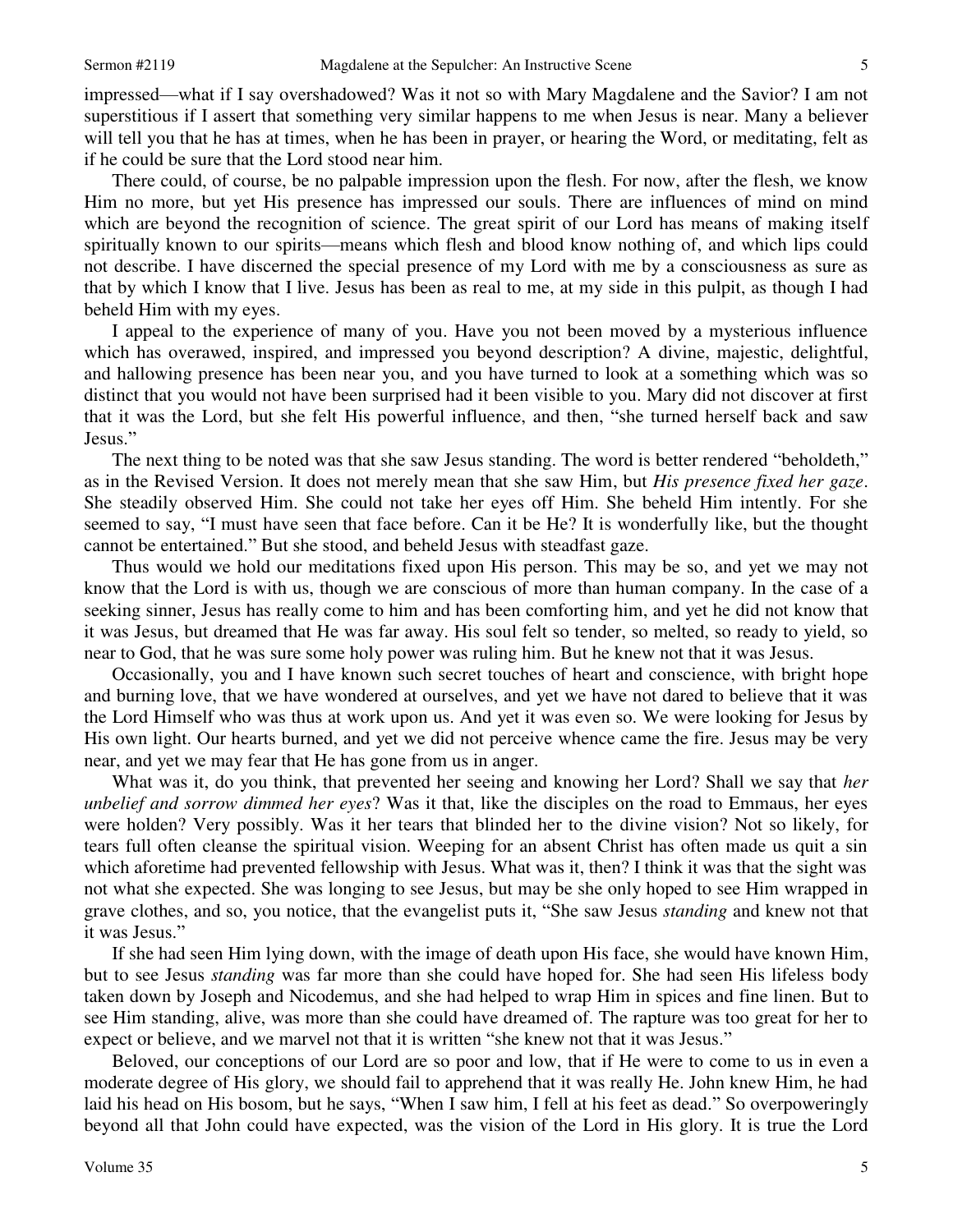Jesus did not manifest Himself in that manner to Mary, but still, the particular posture of standing was beyond what she looked for, and therefore He was not perceived.

It may be that the Lord Jesus is truly appearing to some sinner here, but as the appearance is not what he expected, he is unable to hope that it is his Savior. You are told simply to trust Him. And this is hardly what you looked for—you thought that you would suffer an experience of amazing sorrow. You looked for an affair which could be put into a biography. Tell me, did you not? But you will not have anything of the sort. You hear a voice which cries, "Only trust Him, only trust Him." Obey that voice and enter into immediate rest.

You thought that you would be driven to the verge of madness, and then be relieved with a joy which would make you dance, but instead thereof, you are led quietly to trust. So long as you are truly saved, what does it matter? The Lord Jesus is present wherever there is humble faith in Him, for that plant never grows except where He sets His pierced foot. Believe and then know that it is Jesus.

And you, dear brother, who have lost the presence of Christ a while, perhaps you expect Him to come tonight and carry you away in a sacred transport. Instead of which, it may be He will calm you and fill you with repose, or He may even rebuke you and send you out to work and suffer for Him. May you have the discernment, however your Lord may come, to know that it is the Lord! Though He comes not in the way in which you looked for Him, yet be not so blind as to mistake Him for another. Yet if you should even think that your risen Lord is the gardener, you might not be so very wrong. If, under that misapprehension, you should ask Him to dress the garden of your heart, and pluck up your weeds, and water your plants, it would be well with you. Still, He may be near you and yet you may not know Him. Take comfort from this fact. And though you mourn your own dullness of apprehension, do not utterly condemn yourself.

Under her misapprehension, Mary *did not catch the tone of our Lord's voice* when He asked her why she wept. Our Lord quoted the question of the angel, as if to show that He would gladly support the word which His servant had spoken. Happy messenger, whose words can be repeated by his Master! But yet Mary's ear was heavy and she perceived not her Lord.

Ah me! we also may be in such a state that we do not discern the blessed Lover of our souls, though He speaks in the language of consolation! We would have ventured to predict that never would Mary Magdalene have forgotten that dear voice, but she did so, and what wonder if *we* do the same?

In a word, she was so far from discovering her Lord that *she took Him to be her foe rather than her Friend*. She imagined that the gardener had borne the body away. Was he so unwilling to have a corpse within the region of his gardening that he had put it in a corner, that no one might perceive it? She humbles herself to him and offers to carry away the form to which she feared he had such an objection. "Tell me where thou hast laid him, and I will take him away." He to whom she spoke had not taken away her treasure—He had brought it to her—yes, He was Himself that treasure!

Beloved, you and I also have reckoned our best friend to be our enemy—so foolish are we and so soon mistaken. In the darkness of our souls we judge unrighteously and complain of our Lord whom alone we ought to praise. He knows our ignorance and He forgives.

**IV.** Upon my fourth observation I will be very brief—A SOUL SEEKING JESUS WILL DO ANYTHING TO FIND HIM.

Mary Magdalene was still seeking, and when she saw one standing before her, whom she thought to be the gardener, what did she do? Why, she inquired of that gardener where she might find Him whom she loved. *She was willing to learn from anyone*. If you are in earnest to find the Lord Jesus, you will not be particular about where you go, or of whom you learn. No matter whether the preacher is a doctor of divinity or a converted coal heaver, so long as he preaches Christ, you will be glad to learn from him.

She supposed him to be the gardener, but yet she said to him, "Sir, if thou hast borne him hence, tell me where thou hast laid him." Many have been happy to learn of Jesus from fishermen and cobblers. Does my friend object to my hearing an illiterate man? Ah, sir! when I am seeking eternal salvation, I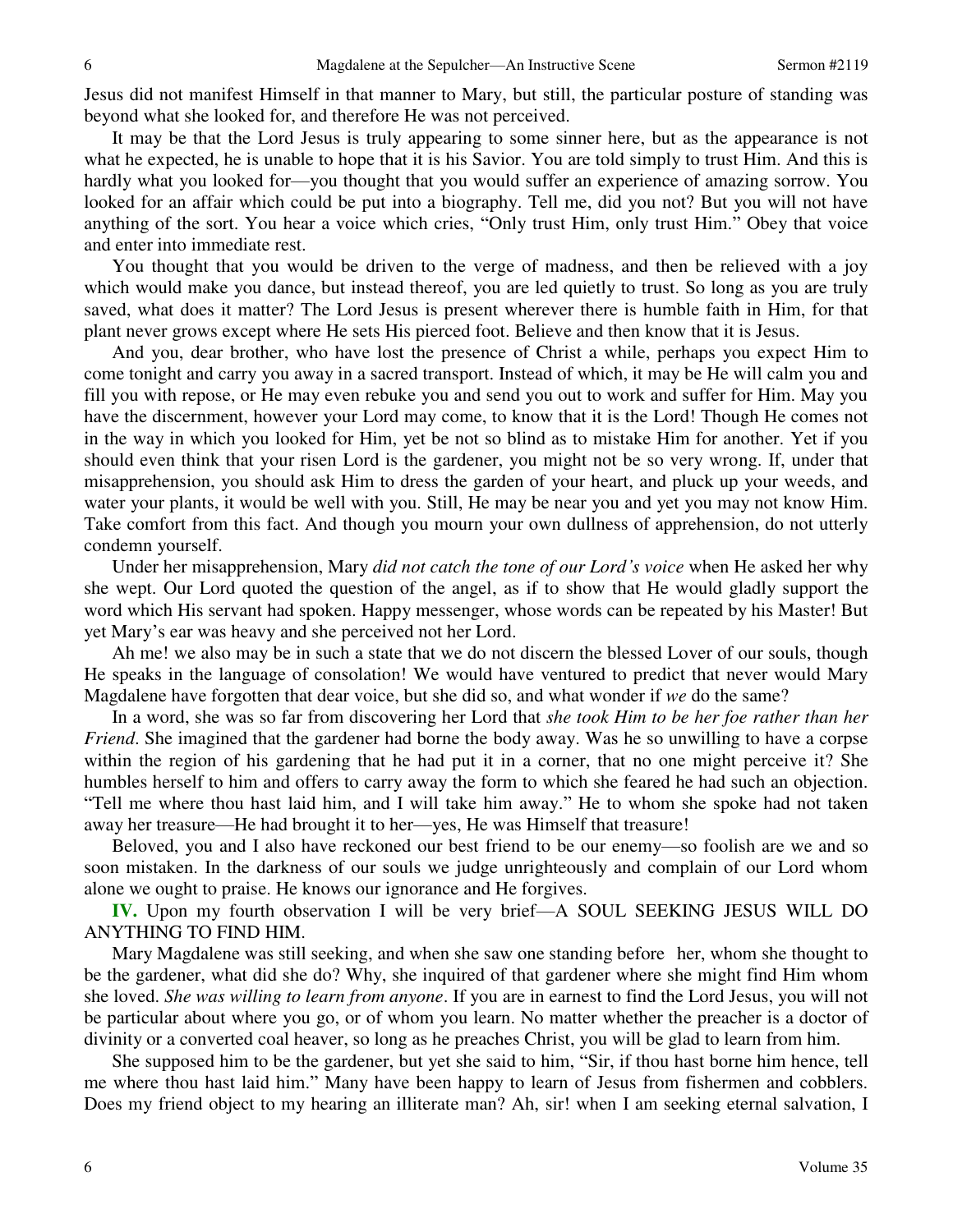care little about the philosopher—I want the experiential Christian. For him I feel a deep respect, and even if I know him to be only a gardener, I speak to him reverently as, "Sir."

When a man is not truly seeking the Lord, he wants short sermons, and these of a high literary order, or else adorned with attractive rhetoric. But when he is, with his whole heart, seeking for the Savior, he is not so concerned about polite phrases and ecclesiastical correctness. He looks eagerly for a practical direction how he may come to Jesus, and he will take that from any man or woman, be their station what it may. Let him be a chimneysweep, if he will lead me to Jesus, I will follow.

So it was with this holy woman. She desired to find the Lord and she was altogether absorbed in that one pursuit. She speaks as if everybody was equally intent upon the one theme. For instead of mentioning the name Jesus, she says, "If thou hast borne him hence." Why, Mary, what are you talking about? "About *Him*," says she. But who is this of whom you speak? Ah, friends! to her there was but one "him" in all the world, just then! Oh, to be thus absorbed!

Such was the desire of Magdalene to find the Lord Jesus, that *she feared no ghastly sight*. Let her know where the body is laid and she will be there. That body, which had bled so much from its five wounds, must have been a heart-breaking sight to a tender-hearted woman, but she is not dismayed. Let the body be how it may, it is the flesh and blood of her dear Lord and she must pay it homage. Wounds or no wounds, she would behold it. A wounded Christ is altogether lovely in the eyes of His redeemed.

His blood, flowing for me, clothes Him with a royal crimson robe in my eyes. I fear nothing, so long as I may but come to *Him*. Dear hearts, if you long for salvation, you will not find fault with those who preach the doctrine of the cross, the wounds, the blood! You will not kick at the doctrine of a crucified Savior, your Substitute condemned at the bar of justice. You want Jesus who died. You must behold Him for yourself by faith and no ridicule of the vain, or sneer of the proud, or cavil of the doubting, can make Him uncomely in your eyes.

Notice that *she dreads no heavy burden*. She says, "I will take him away." Why, Mary, you could not bear away so great a load! You would fall beneath the weight of a man's corpse! You are not strong enough for the sad task! Ah! but she thought that she could bear the blessed burden and she meant to try! She would have accomplished it. Faith laughs at impossibility and cries, "It shall be done." But love actually performs the deed. A heart that is burning with love has about it a seven-fold energy, whose capacity it would be hard to calculate.

It would seem a grim and terrible task for a woman, at early morning, to be carrying from its grave the corpse of one who had been hanged upon a tree. But she offers herself for the deed and is even eager for it. To a soul that would gladly find Christ, nothing is too hot or too heavy, nothing is too cold or too sickening. We would do anything, refuse nothing, and suffer everything, if we might but clasp Him in our arms, our Jesus and our all.

Yet was she wedded to her old mistake—she continued to seek the living among the dead, for *she looked again into the sepulcher*. Thus have I seen seeking souls cling to their original mistake and follow up those erroneous but natural hopes which are surely doomed to disappointment. How do I know that Mary began to look again into that sepulcher? Observe that, in the sixteenth verse we read, "She turned herself, and saith unto him, Rabboni!"

That is the second time she turned herself. The first time she turned and looked at Jesus, whom she supposed to be the gardener. Now, if she had to turn again to see Him, she must, in the meanwhile, have faced in the old direction, and must, therefore, have been peering again into the empty tomb. That is the difficulty which we have with poor seekers when they are in their fits. We persuade them from looking to themselves and their feelings, but they are soon back again at that unprofitable work. We tell them, "He is not here, for he is risen. Look not to your own dead self, with its feelings and resolvings, for Jesus is not there."

For a while they listen to us and try to look to the Lord, but they do not know Him, and so their eyes insensibly return to the old place, looking again into the sepulcher of self, to find a living hope in the things of death. Still, even this mistaken persistency shows how anxious they are, and how desperately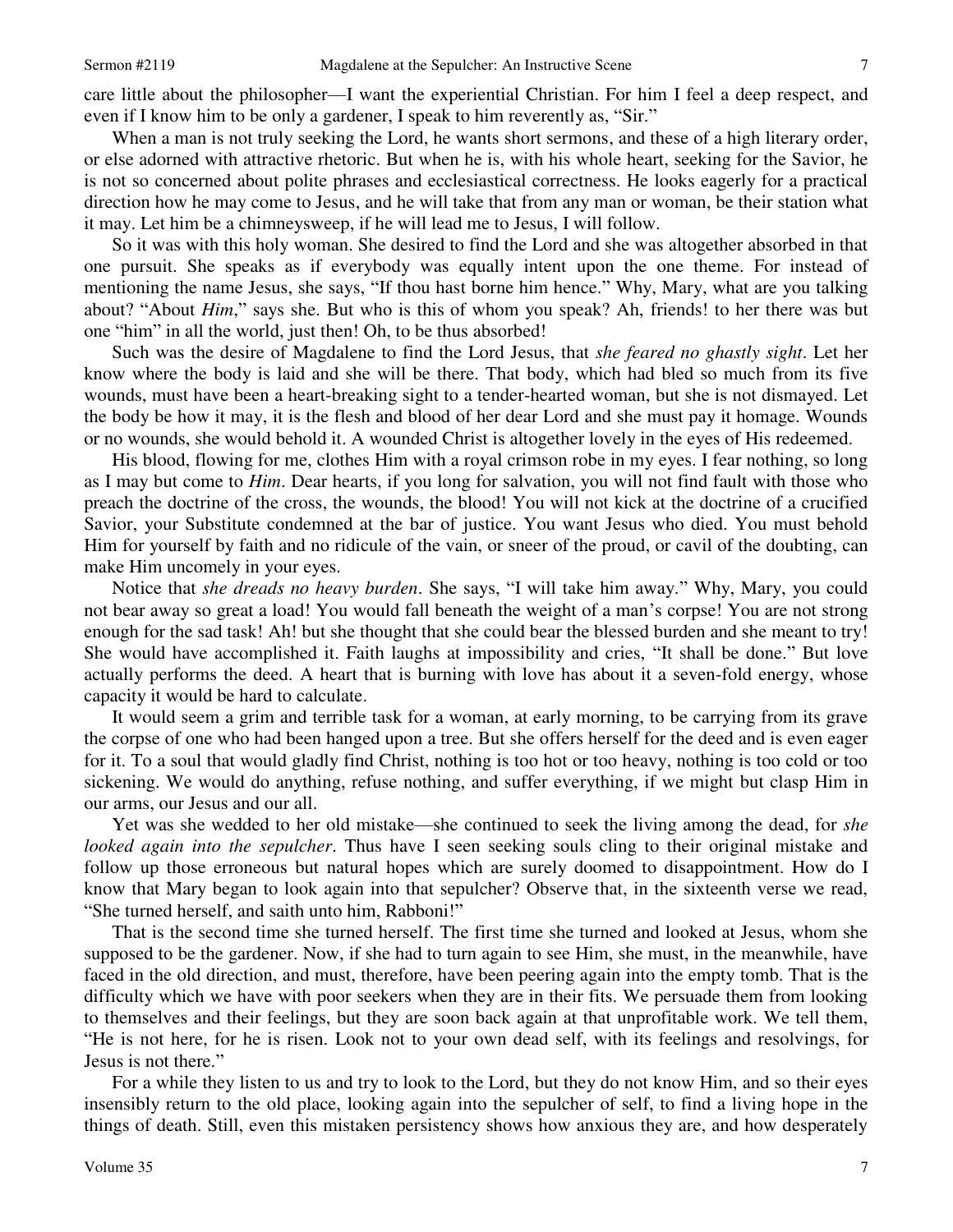8

they are set upon finding salvation. Though they make serious mistakes, and even repeat them, yet they cannot give over, for nothing short of Christ will content them.

**V.** And that brings us to our fifth point—A SEEKING SOUL MAY FIND JESUS THROUGH ONE WORD.

We might be wise to clip our sermons down and make them much shorter. Long discourses have often missed the mark, but our Lord's one word gave Mary all she sought. He said to her, "Mary." And at once she knew Him and cried, "Rabboni." Only one word! Jesus can preach a perfect sermon in one word. O dear friends, when you cannot say much to an anxious inquirer, say a single word. Who knows what that one word may do? When you cannot repeat a sermon, quote a verse. "A verse may hit him whom a sermon flies." Do not think that strength lies in length—it is often the reverse.

Though Mary came to herself by one word, *that one word was from Jesus Himself*. He and the angels together had not comforted her with a sentence, but one word from His heart went to her heart. That one word of love from His lip, "Mary," brought that other word of reverence from her lip, "Rabboni."

Dear friends, beseech the Lord to speak in His own all-powerful way at this time. In the meeting for prayer, you prayed for me that I might speak and I hope the Lord heard you. But now go yet further and cry, "Speak, *Lord*! Speak Yourself! The angel of the church has spoken and You have sealed his message, but now, we entreat You, go further and do You speak one word Yourself, by Your own Spirit!"

Th*at one word was the Magdalene's own name*. It was as though He had said, "I have called thee by thy name: thou art mine." Words, when they are spoken with a general bearing, may prove feeble. When the angel said, "Woman," and Jesus himself said, "Woman," that name belonged to a large class of individuals, and Mary did not take it to herself. But when our Lord said, "Mary," there was but one Mary present, and therefore it came home to her without fail.

This is what is needed—an assured, personal application of the Word. This our Lord grants when the message comes right home to you, as if you were the only one present—the preacher looks at you, speaks to you, and gives such personal details, that you are sure that not the preacher, but the preacher's God, is speaking to you. Then it is that you find the Lord and know of a surety that it is He.

That word from the Master's lips, that word your own name, *that word shall wake the echoes of your heart* by arousing happy memories and recalling hours of sweet delight. When a soul knows that Jesus knows its name, it soon begins to know Jesus for itself. Who but He could have said, "Mary" with that emphatic accent, with that peculiar intonation? Who but He could have brought all her life to remembrance, not so much by the word itself as by the meaning which He threw into it, and the vivid flash of His eye which went with it?

One glance of His eyes darted the light of God into her spirit. "Mary!" was the Open Sesame of her heart and mind. Oh, now she has Him! Lord, speak in this fashion to some seeker who is here looking for You! Lord, speak to John and Peter, to Jane and Sarah! Let the message come to many hearers from Your own lips, to Your own glory!

**VI.** The last head is this—A SEEKING SOUL WILL RESPOND WITH REVERENCE TO THE WORD OF JESUS.

Mary said at once, "Rabboni." This is a Hebrew word, signifying "Master," or as Parkhurst says, having a Chaldee particle within it, which makes it to mean "My Master," or as I have heard some say, "*Great* Master." At any rate, she meant that *He was her Lord and Teacher*. He knew her heart, He understood her inmost soul, and therefore she acknowledged Him Lord. He had called her by her name and she owned that all-controlling voice. He was her Master, since He could so divinely know and move her heart.

Even thus may we each one say, "My God, my Savior, convinced by Your knowledge of me and overpowered by Your condescension towards me, I feel that You have the sole right to my love, my trust, my obedience! You are within and about me, nearer to me than hands and feet, nearer to me than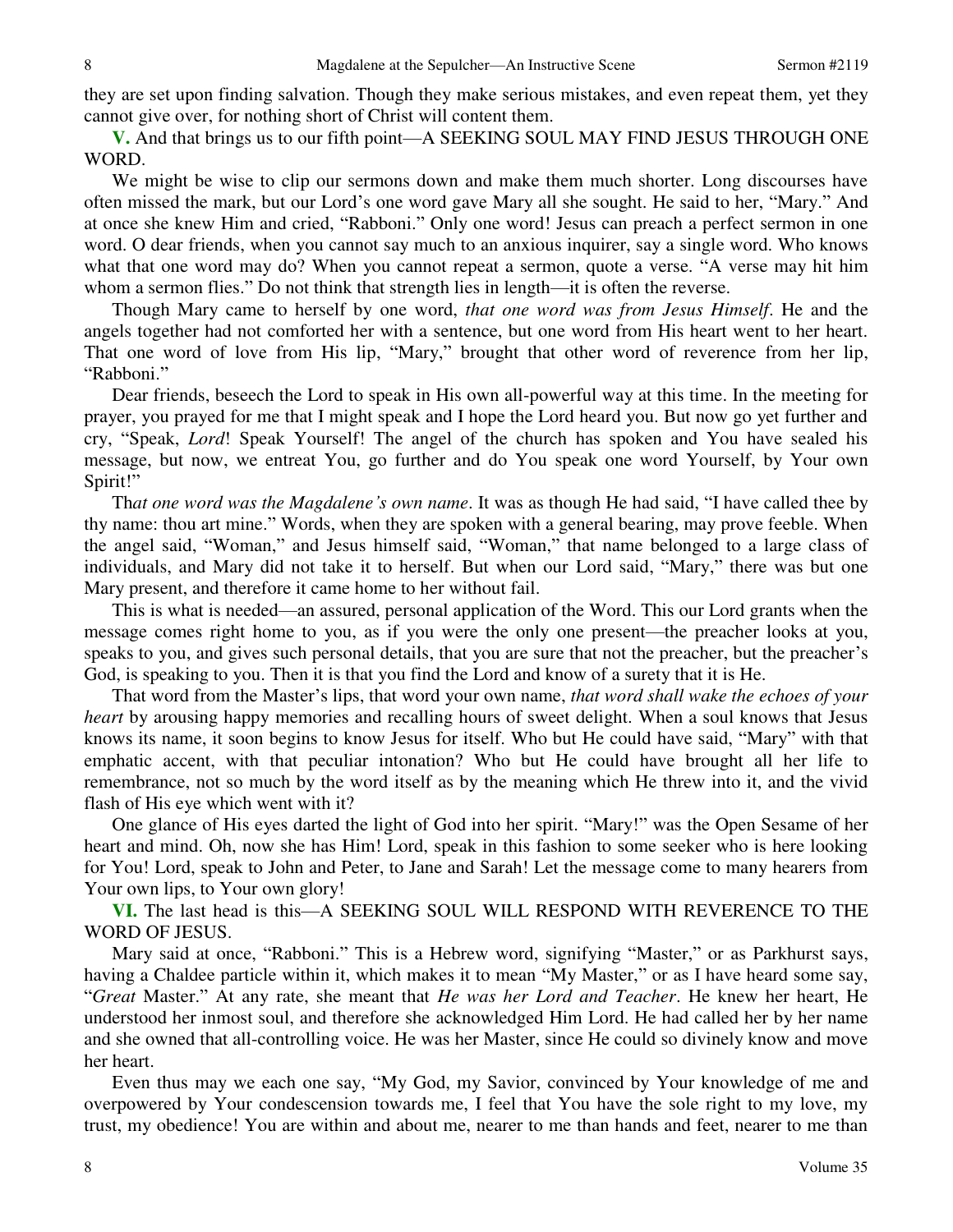even the blood that flows from my heart. And therefore I joyfully submit my whole being to You, to be ruled and instructed by You as my sole Lord and Rabbi!"

In addition to this, *she feels that she knows Him*. He is no stranger to her. Had He been a stranger, He might have said, "Mary," many times, but because He was the Good Shepherd that knows His sheep and calls them by name, therefore Mary, as one of His sheep, responded to His call. Mary knew Him do you know the Master? Beloved, do you know the Lord Jesus? To know Him is life eternal! Have you this life? Not to know Him is an ignorance dark as death.

I do not say, do you know *about* Him? But do you know HIM? Has the Lord ever spoken to you? Has He ever worded it with you? Has he spoken one almighty syllable which has thrilled your very soul? If so, you will at once take Him to be your Teacher and yield your intellect to His instruction. Henceforth you will only want to know what He chooses to reveal, but what He reveals will satisfy your reason at once.

Henceforth opposing philosophies will go to the wind and you will learn of Him. Henceforth your own thoughts and speculations will seem as the chaff of the threshing floor, compared with the words which He teaches, which are full of weight and divine authority, even of light and power eternal. Tonight, from my very heart, I call Jesus, "Rabboni." I will have no Rabbi but Christ—no Master but my Lord Jesus. By all His knowledge of me and all His revelation of Himself to me, I take Him to be to me my Teacher and Lord.

"Rabboni" means also *"Master" by way of authority*. Mary confessed herself the follower of Jesus. Where He led the way, she was resolved to follow, even as our hymn puts it—

> *"I am Thine and Thine alone, This I gladly, fully own; And in all my works and ways, Only now would seek Thy praise."*

From that time, even if it had not been so with her before, Mary Magdalene was one of those of whom it could be said, "They follow the Lamb whithersoever he goeth."

Happy man and happy woman, who will keep close to every footstep of the Lord. If you are seeking Him at this hour, pray that, at this moment, He may speak the revealing word, so that you may henceforth feel that a change has come over you, the like of which you have never known. May you experience a sacred twist which shall affect your whole character! May Jesus touch your heart so that your whole body, soul, and spirit shall never forget that touch in time or in eternity! Amen.

#### **LETTER FROM MR. SPURGEON.**

I hope my readers may have as much enjoyment in reading this sermon, as fell to my lot when preaching and revising it. At this present time I have lost my voice, but I feel especially thankful that this unusual inconvenience has happened to me only when it does not hinder me in the Lord's work. Still, I would beg the prayers of my loving readers, that I may soon be able to speak, so as to be heard in the great congregation.

I take this opportunity, on this sermon for the Sunday before Christmas, to send my sincere Christian salutations to all, in every place, who read this discourse. The God of all grace bless you and your household with the mercies which come of our Lord's first advent and with a happy expectation of the high privileges which await believers at His second and more glorious appearing!

C. H. S. Mentone, December 14, 1889